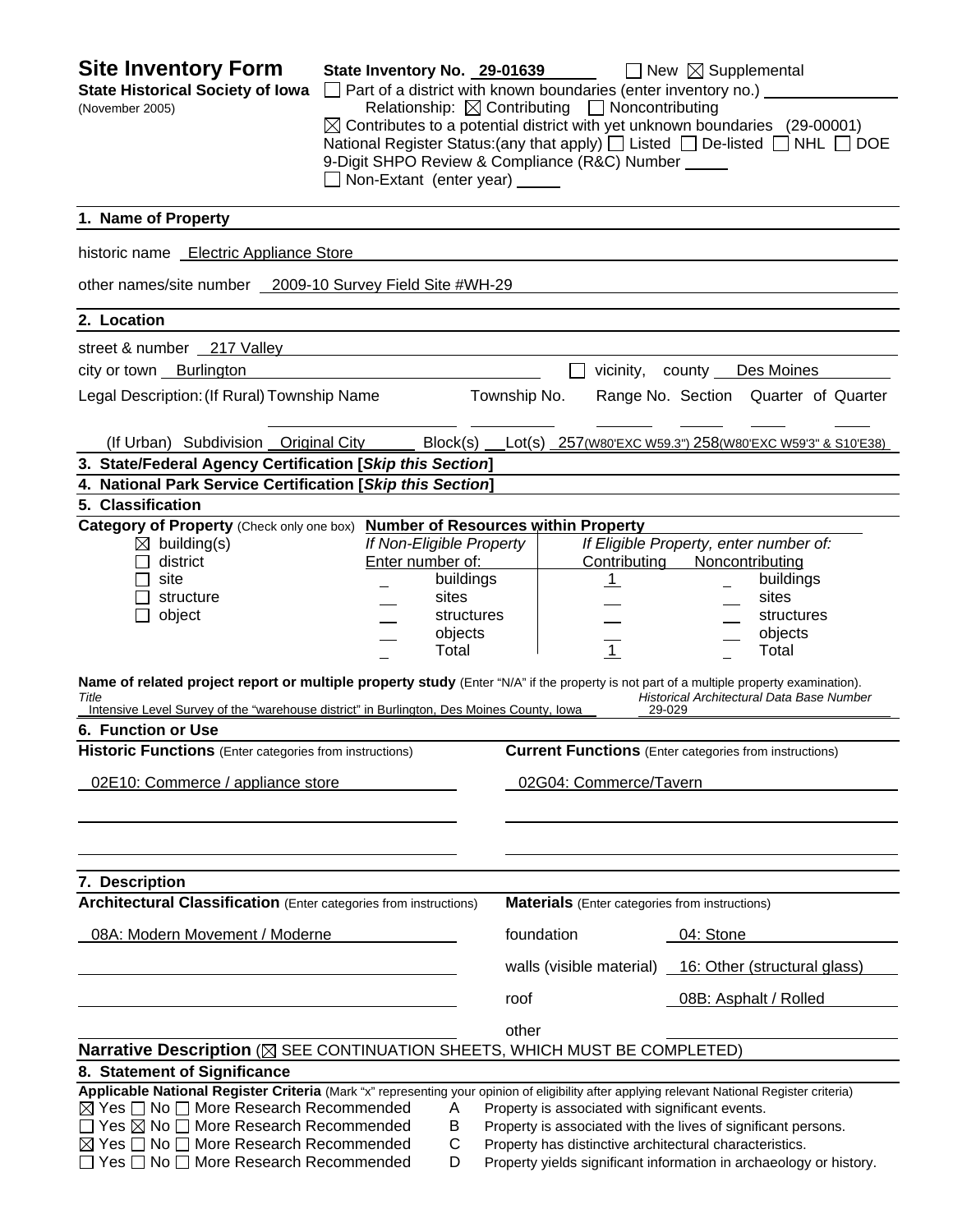| Address 217 Valley<br>County<br>Des Moines                                                                                                                                                                                                                                                                                                                                                                                                                                                                                                                                                                                                                                                                                                                                                                                                                                                                                                                                                                                                                                                                                                                                                                                                                                                                                                                                                                                                                                                                                                                                                                                                                                                        | Site Number<br>29-01639                           |
|---------------------------------------------------------------------------------------------------------------------------------------------------------------------------------------------------------------------------------------------------------------------------------------------------------------------------------------------------------------------------------------------------------------------------------------------------------------------------------------------------------------------------------------------------------------------------------------------------------------------------------------------------------------------------------------------------------------------------------------------------------------------------------------------------------------------------------------------------------------------------------------------------------------------------------------------------------------------------------------------------------------------------------------------------------------------------------------------------------------------------------------------------------------------------------------------------------------------------------------------------------------------------------------------------------------------------------------------------------------------------------------------------------------------------------------------------------------------------------------------------------------------------------------------------------------------------------------------------------------------------------------------------------------------------------------------------|---------------------------------------------------|
| City<br><b>Burlington</b>                                                                                                                                                                                                                                                                                                                                                                                                                                                                                                                                                                                                                                                                                                                                                                                                                                                                                                                                                                                                                                                                                                                                                                                                                                                                                                                                                                                                                                                                                                                                                                                                                                                                         | District Number<br>29-03522                       |
| <b>Criteria Considerations</b><br>$\Box$ A Owned by a religious institution or used<br>$\Box$ E A reconstructed building, object, or structure.<br>$\Box$ F A commemorative property.<br>for religious purposes.<br>B Removed from its original location.<br>□ G Less than 50 years of age or achieved significance within the past<br>C A birthplace or grave.<br>50 years.<br>D A cemetery                                                                                                                                                                                                                                                                                                                                                                                                                                                                                                                                                                                                                                                                                                                                                                                                                                                                                                                                                                                                                                                                                                                                                                                                                                                                                                      |                                                   |
| Areas of Significance (Enter categories from instructions)<br><b>Significant Dates</b>                                                                                                                                                                                                                                                                                                                                                                                                                                                                                                                                                                                                                                                                                                                                                                                                                                                                                                                                                                                                                                                                                                                                                                                                                                                                                                                                                                                                                                                                                                                                                                                                            |                                                   |
| Construction date                                                                                                                                                                                                                                                                                                                                                                                                                                                                                                                                                                                                                                                                                                                                                                                                                                                                                                                                                                                                                                                                                                                                                                                                                                                                                                                                                                                                                                                                                                                                                                                                                                                                                 |                                                   |
| 1902<br>05: Commerce<br>Other dates, including renovation<br>c.1944                                                                                                                                                                                                                                                                                                                                                                                                                                                                                                                                                                                                                                                                                                                                                                                                                                                                                                                                                                                                                                                                                                                                                                                                                                                                                                                                                                                                                                                                                                                                                                                                                               | $\Box$ check if circa or estimated date           |
| <b>Architect/Builder</b><br><b>Significant Person</b><br>(Complete if National Register Criterion B is marked above)<br>Architect                                                                                                                                                                                                                                                                                                                                                                                                                                                                                                                                                                                                                                                                                                                                                                                                                                                                                                                                                                                                                                                                                                                                                                                                                                                                                                                                                                                                                                                                                                                                                                 |                                                   |
| <b>Builder</b>                                                                                                                                                                                                                                                                                                                                                                                                                                                                                                                                                                                                                                                                                                                                                                                                                                                                                                                                                                                                                                                                                                                                                                                                                                                                                                                                                                                                                                                                                                                                                                                                                                                                                    |                                                   |
| Narrative Statement of Significance ( $\boxtimes$ SEE CONTINUATION SHEETS, WHICH MUST BE COMPLETED)                                                                                                                                                                                                                                                                                                                                                                                                                                                                                                                                                                                                                                                                                                                                                                                                                                                                                                                                                                                                                                                                                                                                                                                                                                                                                                                                                                                                                                                                                                                                                                                               |                                                   |
| 9. Major Bibliographical References                                                                                                                                                                                                                                                                                                                                                                                                                                                                                                                                                                                                                                                                                                                                                                                                                                                                                                                                                                                                                                                                                                                                                                                                                                                                                                                                                                                                                                                                                                                                                                                                                                                               |                                                   |
| Bibliography $\boxtimes$ See continuation sheet for citations of the books, articles, and other sources used in preparing this form                                                                                                                                                                                                                                                                                                                                                                                                                                                                                                                                                                                                                                                                                                                                                                                                                                                                                                                                                                                                                                                                                                                                                                                                                                                                                                                                                                                                                                                                                                                                                               |                                                   |
| 10. Geographic Data                                                                                                                                                                                                                                                                                                                                                                                                                                                                                                                                                                                                                                                                                                                                                                                                                                                                                                                                                                                                                                                                                                                                                                                                                                                                                                                                                                                                                                                                                                                                                                                                                                                                               |                                                   |
| <b>UTM References (OPTIONAL)</b><br>Zone<br>Easting<br>Northing<br>Zone<br>Easting                                                                                                                                                                                                                                                                                                                                                                                                                                                                                                                                                                                                                                                                                                                                                                                                                                                                                                                                                                                                                                                                                                                                                                                                                                                                                                                                                                                                                                                                                                                                                                                                                | Northing                                          |
| 2<br>1                                                                                                                                                                                                                                                                                                                                                                                                                                                                                                                                                                                                                                                                                                                                                                                                                                                                                                                                                                                                                                                                                                                                                                                                                                                                                                                                                                                                                                                                                                                                                                                                                                                                                            |                                                   |
| 3<br>4                                                                                                                                                                                                                                                                                                                                                                                                                                                                                                                                                                                                                                                                                                                                                                                                                                                                                                                                                                                                                                                                                                                                                                                                                                                                                                                                                                                                                                                                                                                                                                                                                                                                                            |                                                   |
| See continuation sheet for additional UTM references or comments                                                                                                                                                                                                                                                                                                                                                                                                                                                                                                                                                                                                                                                                                                                                                                                                                                                                                                                                                                                                                                                                                                                                                                                                                                                                                                                                                                                                                                                                                                                                                                                                                                  |                                                   |
| 11. Form Prepared By                                                                                                                                                                                                                                                                                                                                                                                                                                                                                                                                                                                                                                                                                                                                                                                                                                                                                                                                                                                                                                                                                                                                                                                                                                                                                                                                                                                                                                                                                                                                                                                                                                                                              |                                                   |
|                                                                                                                                                                                                                                                                                                                                                                                                                                                                                                                                                                                                                                                                                                                                                                                                                                                                                                                                                                                                                                                                                                                                                                                                                                                                                                                                                                                                                                                                                                                                                                                                                                                                                                   |                                                   |
| name/title Georgette Allen/Volunteer                                                                                                                                                                                                                                                                                                                                                                                                                                                                                                                                                                                                                                                                                                                                                                                                                                                                                                                                                                                                                                                                                                                                                                                                                                                                                                                                                                                                                                                                                                                                                                                                                                                              | Rebecca Lawin McCarley, Consultant, Davenport, IA |
| organization Burlington Historic Preservation Commission                                                                                                                                                                                                                                                                                                                                                                                                                                                                                                                                                                                                                                                                                                                                                                                                                                                                                                                                                                                                                                                                                                                                                                                                                                                                                                                                                                                                                                                                                                                                                                                                                                          | date Feb. 20, 2010                                |
| street & number<br>City Hall, 400 Washington Street                                                                                                                                                                                                                                                                                                                                                                                                                                                                                                                                                                                                                                                                                                                                                                                                                                                                                                                                                                                                                                                                                                                                                                                                                                                                                                                                                                                                                                                                                                                                                                                                                                               | telephone 319-753-8158                            |
| <b>Burlington</b><br>city or town                                                                                                                                                                                                                                                                                                                                                                                                                                                                                                                                                                                                                                                                                                                                                                                                                                                                                                                                                                                                                                                                                                                                                                                                                                                                                                                                                                                                                                                                                                                                                                                                                                                                 | zip code 52601<br>state lowa                      |
| ADDITIONAL DOCUMENTATION (Submit the following items with the completed form)                                                                                                                                                                                                                                                                                                                                                                                                                                                                                                                                                                                                                                                                                                                                                                                                                                                                                                                                                                                                                                                                                                                                                                                                                                                                                                                                                                                                                                                                                                                                                                                                                     |                                                   |
| FOR ALL PROPERTIES<br>Map: showing the property's location in a town/city or township.<br>1.<br>Site plan: showing position of buildings and structures on the site in relation to public road(s).<br>2.<br>Photographs: representative black and white photos. If the photos are taken as part of a survey for which the Society is to be<br>3.<br>curator of the negatives or color slides, a photo/catalog sheet needs to be included with the negatives/slides and the following<br>needs to be provided below on this particular inventory site:<br>Roll/slide sheet #<br>Frame/slot #<br>$\frac{1}{2}$ and $\frac{1}{2}$ and $\frac{1}{2}$ and $\frac{1}{2}$<br>Roll/slide sheet #<br>Frame/slot #<br>Roll/slide sheet #<br>Frame/slot #<br>$\boxtimes$ See continuation sheet or attached photo & slide catalog sheet for list of photo roll or slide entries.<br>$\boxtimes$ Photos/illustrations without negatives are also in this site inventory file.<br>FOR CERTAIN KINDS OF PROPERTIES, INCLUDE THE FOLLOWING AS WELL<br>Farmstead & District: (List of structures and buildings, known or estimated year built, and contributing or noncontributing status)<br>1.<br>2.<br>Barn:<br>a. A sketch of the frame/truss configuration in the form of drawing a typical middle bent of the barn.<br>A photograph of the loft showing the frame configuration along one side.<br>b.<br>A sketch floor plan of the interior space arrangements along with the barn's exterior dimensions in feet.<br>с.<br>State Historic Preservation Office (SHPO) Use Only Below This Line<br>Concur with above survey opinion on National Register eligibility: □ Yes □ No □ More Research Recommended | Date Taken<br>Date Taken<br>Date Taken            |
| This is a locally designated property or part of a locally designated district.                                                                                                                                                                                                                                                                                                                                                                                                                                                                                                                                                                                                                                                                                                                                                                                                                                                                                                                                                                                                                                                                                                                                                                                                                                                                                                                                                                                                                                                                                                                                                                                                                   |                                                   |
| Comments:                                                                                                                                                                                                                                                                                                                                                                                                                                                                                                                                                                                                                                                                                                                                                                                                                                                                                                                                                                                                                                                                                                                                                                                                                                                                                                                                                                                                                                                                                                                                                                                                                                                                                         |                                                   |
| Evaluated by (name/title):                                                                                                                                                                                                                                                                                                                                                                                                                                                                                                                                                                                                                                                                                                                                                                                                                                                                                                                                                                                                                                                                                                                                                                                                                                                                                                                                                                                                                                                                                                                                                                                                                                                                        | Date:                                             |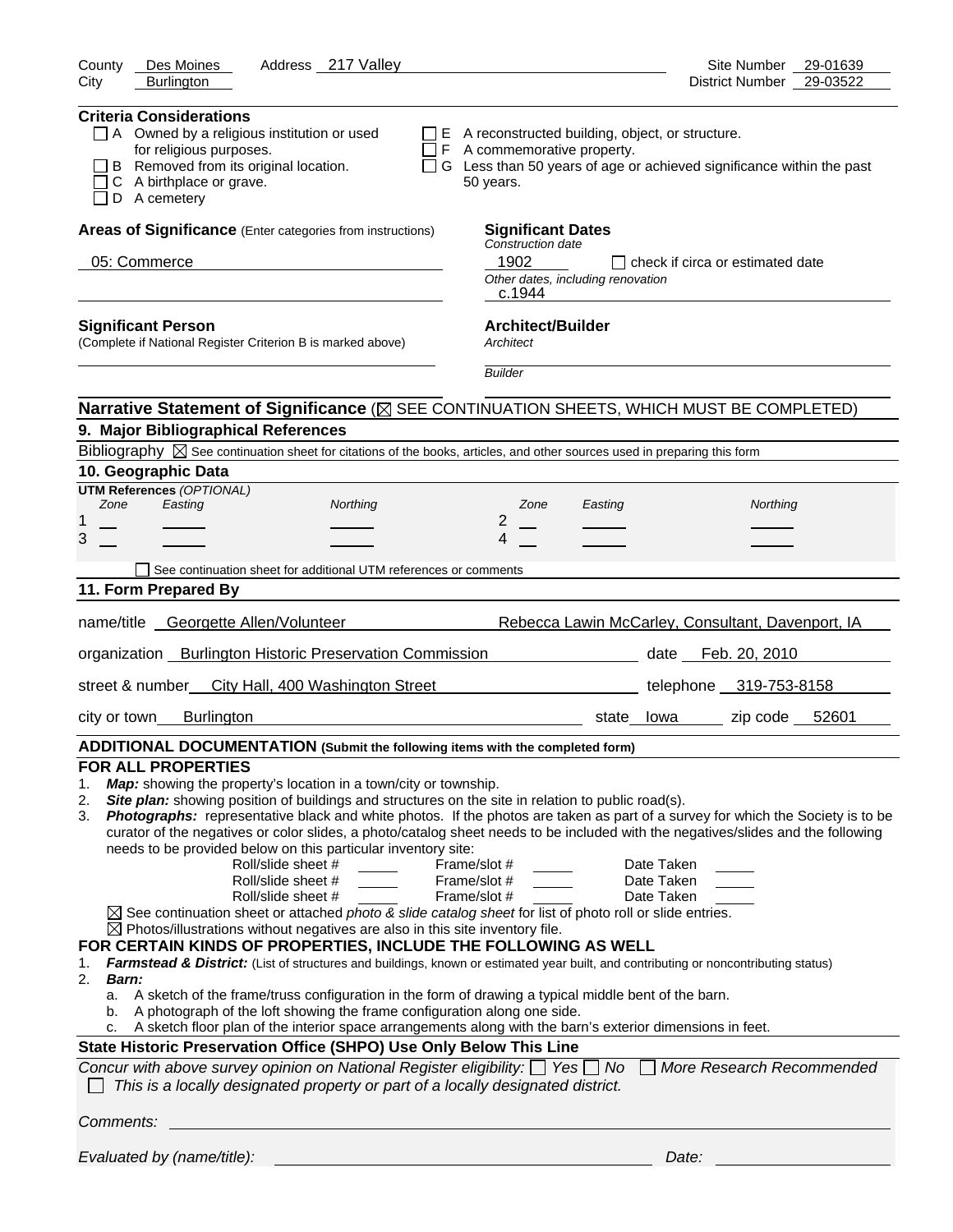Page 1

| Electric Appliance Store | Des Moines        |
|--------------------------|-------------------|
| Name of Property         | County            |
| 217 Valley Street        | <b>Burlington</b> |
| Address                  | City              |

### **7. Narrative Description**

This is a two-story brick building with a structural glass façade likely installed in the 1940s, while the Pettigrew family owned this building. The coral tiles are accented by a burgundy band across the parapet wall. The burgundy tones are utilized in the storefront as well. Large plate glass windows and a glass door characterize the storefront. The second story windows are large plate glass windows as well, measuring four by four tiles. This design of the façade likely required a complete removal of the original artistic brick front, permitting this façade to sit flush with the adjacent buildings.

### **8. Narrative Statement of Significance**

This commercial building does not appear to relate to the significance and history associated with the Manufacturing and Wholesale Historic District centered on 3<sup>rd</sup> Street from Valley to Elm streets. However, the history of the building is related to the retail/commercial area along this block and to the north. With an expanded retail/commercial historic district along Jefferson Street, this building would likely contribute to this expanded district. It would contribute historically and architecturally to this potential expanded historic district. Additionally, the building appears to be individually eligible for the National Register of Historic Places under Criterion C for the c.1944 remodel of the façade. The use of the coral structural glass is characteristic of "modernizing" façades in this period, and this building appears to be the most elaborate use of this material in Burlington.

The 1900 Sanborn map shows this building as a one-story saloon at 219 Valley. Thus, it appears to be an earlier building on this site. The address of 217 was then associated with the building to the east (213-15, or 215-17).

LL and Geo. Unterkircher purchased the property (west 20' of east half) in 1901. The Unterkircher undertaking business, and the addition of a chapel in 1902 are also mentioned in the obituary of George. Per the 1915 county history:

George L. Unterkircher and his brother conducted business under the firm name of F. L. & G. L. Unterkircher, and soon erected a fine new building at Third and Valley streets, which they occupied in 1896. This building was put up at an expense of sixty-five thousand dollars. Forty thousand dollars was invested in stock, of which thirty-five thousand dollars was particularly devoted to acquiring the highest class of equipment and animals for their livery, which was modern in every respect. Their undertaking establishment also was one of the largest and most up to date in the state. In 1902 they added a large and artistically decorated chapel with a seating capacity of two hundred.

In a historic photo of this building from the early  $20<sup>th</sup>$  century, it appears to be the Unterkircher chapel built in 1902, with an artistic front.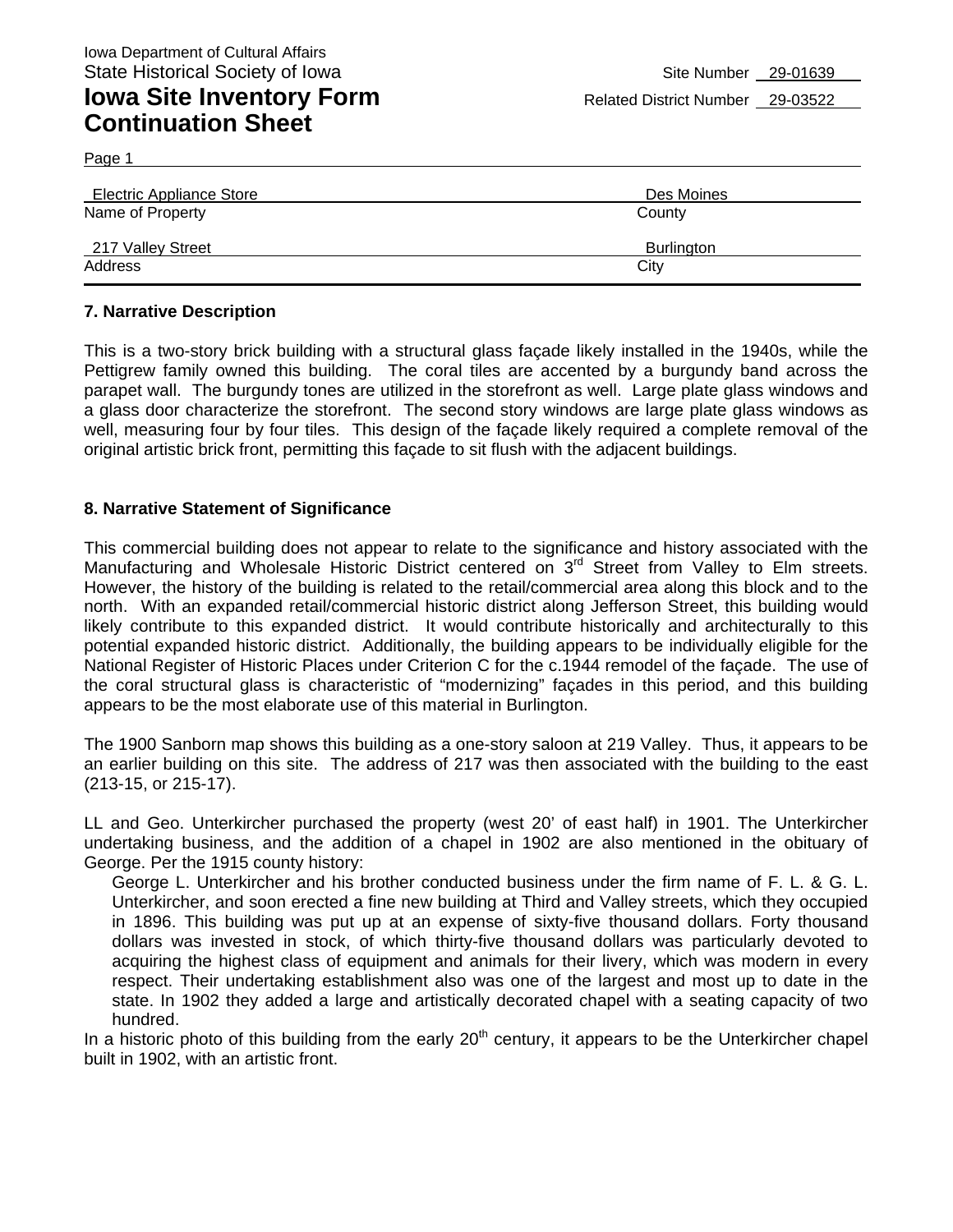Page 2

| Electric Appliance Store | Des Moines |
|--------------------------|------------|
| Name of Property         | County     |
| 217 Valley Street        | Burlington |
| Address                  | City       |



**1920s – middle building (Des Moines County Historical Society)** 

In 1920, the property was sold to Schramm & Schmeig. On the 1931 Sanborn map, the two story building was listed as a "sample room" at 217 Valley. The 1930 city directory lists it as part of Schramm & Schmeig, located at 217-221 Valley.

An ad for Giles Funeral Service at 217 Valley on July 7, 1934 shows this building, with the original artistic front (*Daily Hawk-Eye Gazette,* page 9*)*. Thus, the front was remodeled after this point. In 1940, Giles Funeral Service was here. It is unlikely that they remodeled the building as the original use/appearance would have been compatible with their use. The 1943 city directory lists Schramm & Schmieg factory at 217 and 219 as vacant, which may be a reversal.

The property was sold to R.E. Pettigrew in 1943 and then to Valley Street Realty a few years later. Valley Street Realty was organized by R.E. Pettigrew and Margaret Ann Pettigrew in 1947 (*Hawk-Eye Gazette,* November 26, 1947, 22). The Pettigrew family owned the property until 1976. R.E. Pettigrew was the owner-manager of Hotel Burlington, as well as Hotel Union and Hotel Hawk-eye, known as the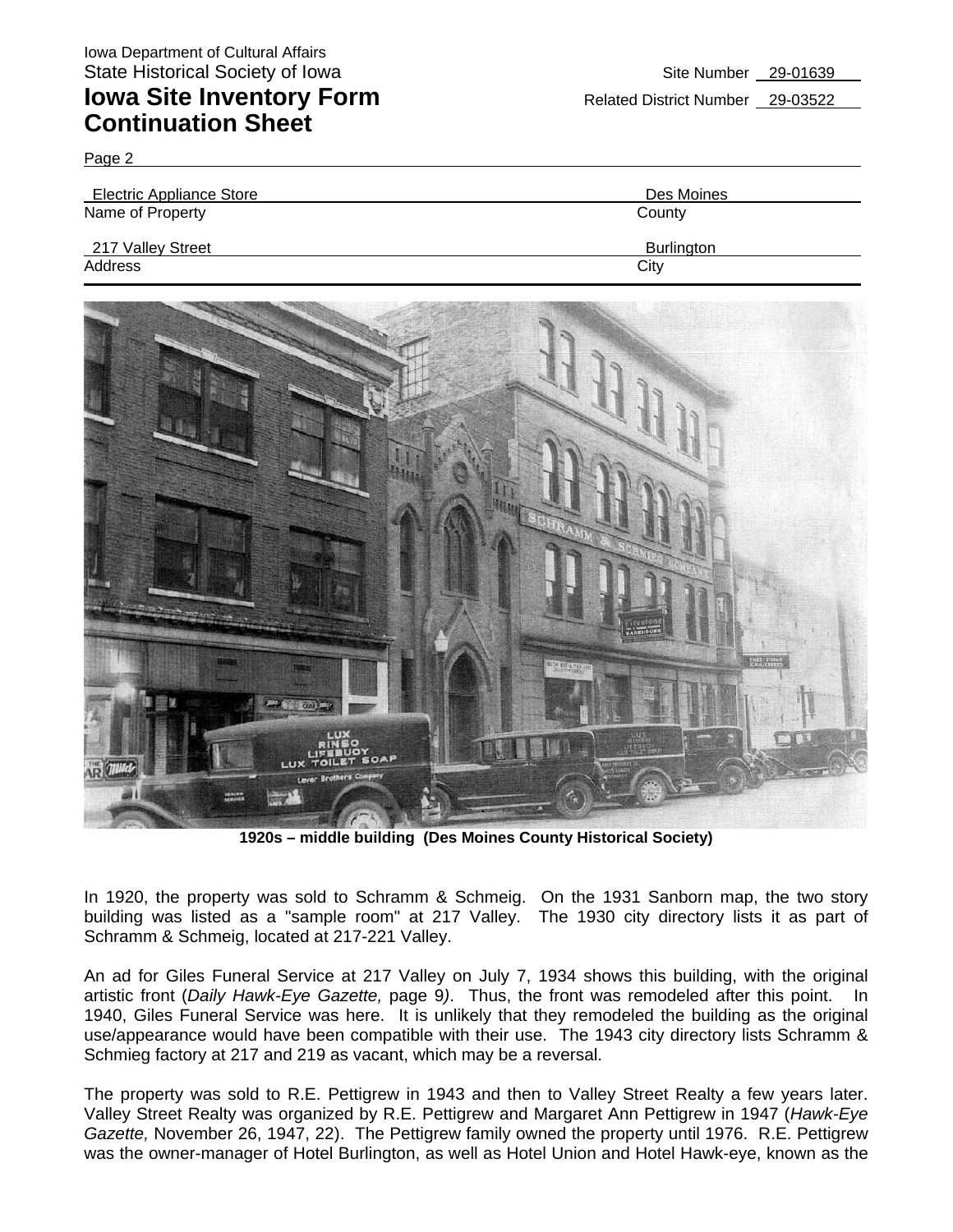Page 3

| Electric Appliance Store | Des Moines        |
|--------------------------|-------------------|
| Name of Property         | County            |
| 217 Valley Street        | <b>Burlington</b> |
| Address                  | City              |

"Pettigrew Hotels" in 1947 (*Hawk-Eye Gazette,* March 8, 1947, 5). He sold the Hotel Burlington in 1955.

It was likely at the time of Pettigrew's purchase or the Electric Appliance Store's move into this building that the façade was remodeled to reflect a more commercial appearance. The panels are also typical of this period. The 1945 city directory lists the Electric Appliance Store at 217 Valley. Fred G. Strassheim was manager. They advertised Hot Point electric kitchens, radios, refrigerators, ranges, ironers, water heaters, washing machines, etc. An ad in 1946 also indicates that the Electric Appliance Store was at 217 Valley (*Hawk-Eye Gazette,* November 11, 1946, 11). They continue to be listed here in 1947.

 In 1951, Highlander Camera Shop was here, according to city directories. On the 1952 Sanborn map, the two story building was listed as a "store" at 217 Valley. Highlander Camera Shop continues to be listed here through 1957. The building was vacant in 1958 and 1958. In 1960, Burlington Sporting Goods is listed here.

#### **9. Major Bibliographical References**

*Burlington Hawk-Eye,* various articles and dates. On microfilm at the Burlington Public Library.

City Directories, Burlington, Iowa, various dates. On microfiche at the Burlington Public Library

*History of Des Moines County, Iowa.* Chicago, IL: Western Historical Company, 1879.

*History of Des Moines County Iowa and Its People.* Chicago, IL: S.J. Clarke Publishing Company, 1915.

Sanborn Map Company. "Burlington, Iowa," Fire Insurance Maps. New York: Sanborn Map Company, 1886, 1892, 1900, 1931, 1952.

Transfer books, Des Moines County Auditor's Office, Burlington, Iowa

Vertical files, Burlington Public Library, Burlington, Iowa.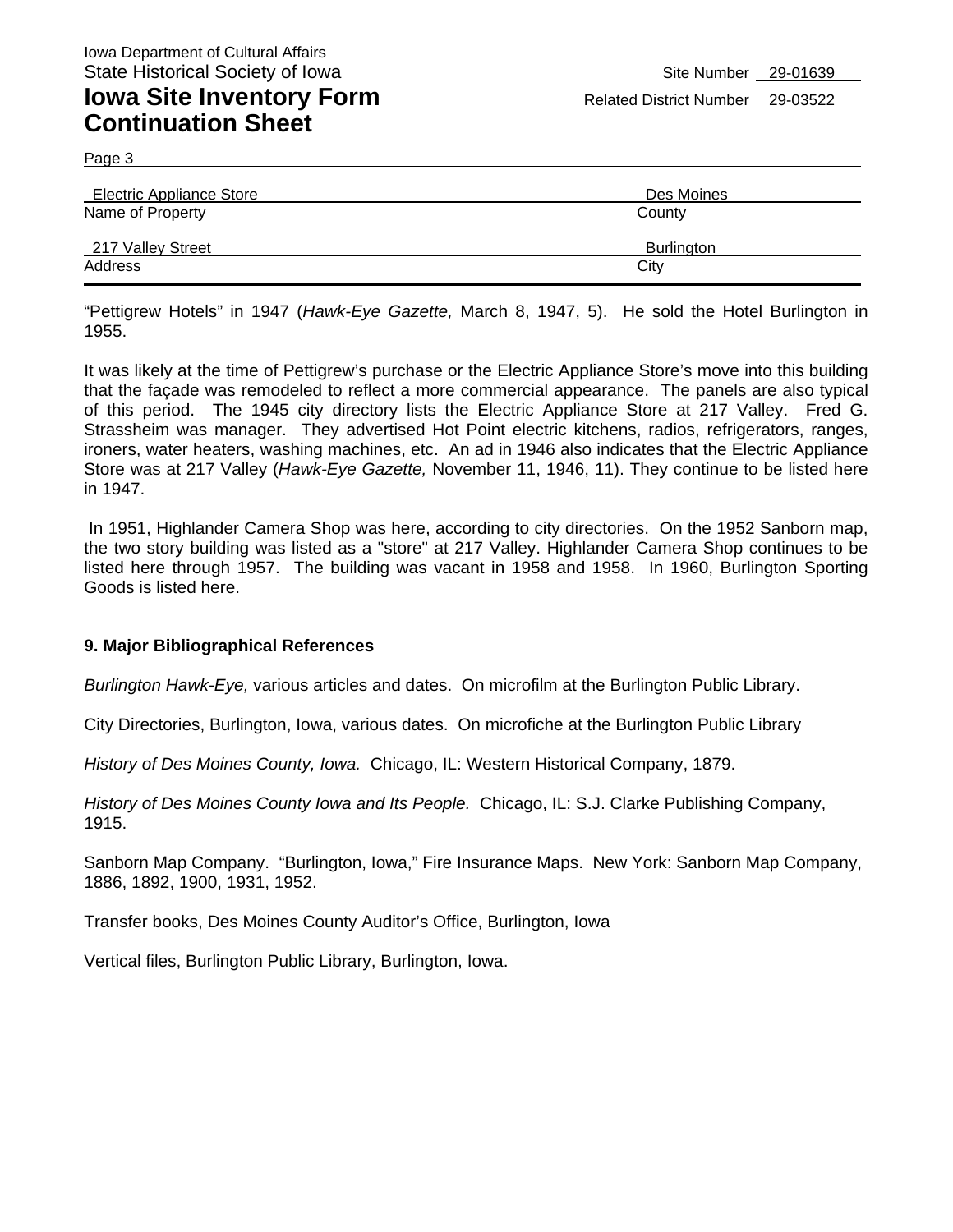Page 4

| Electric Appliance Store | Des Moines        |
|--------------------------|-------------------|
| Name of Property         | County            |
| 217 Valley Street        | <b>Burlington</b> |
| Address                  | City              |

## **Location map**